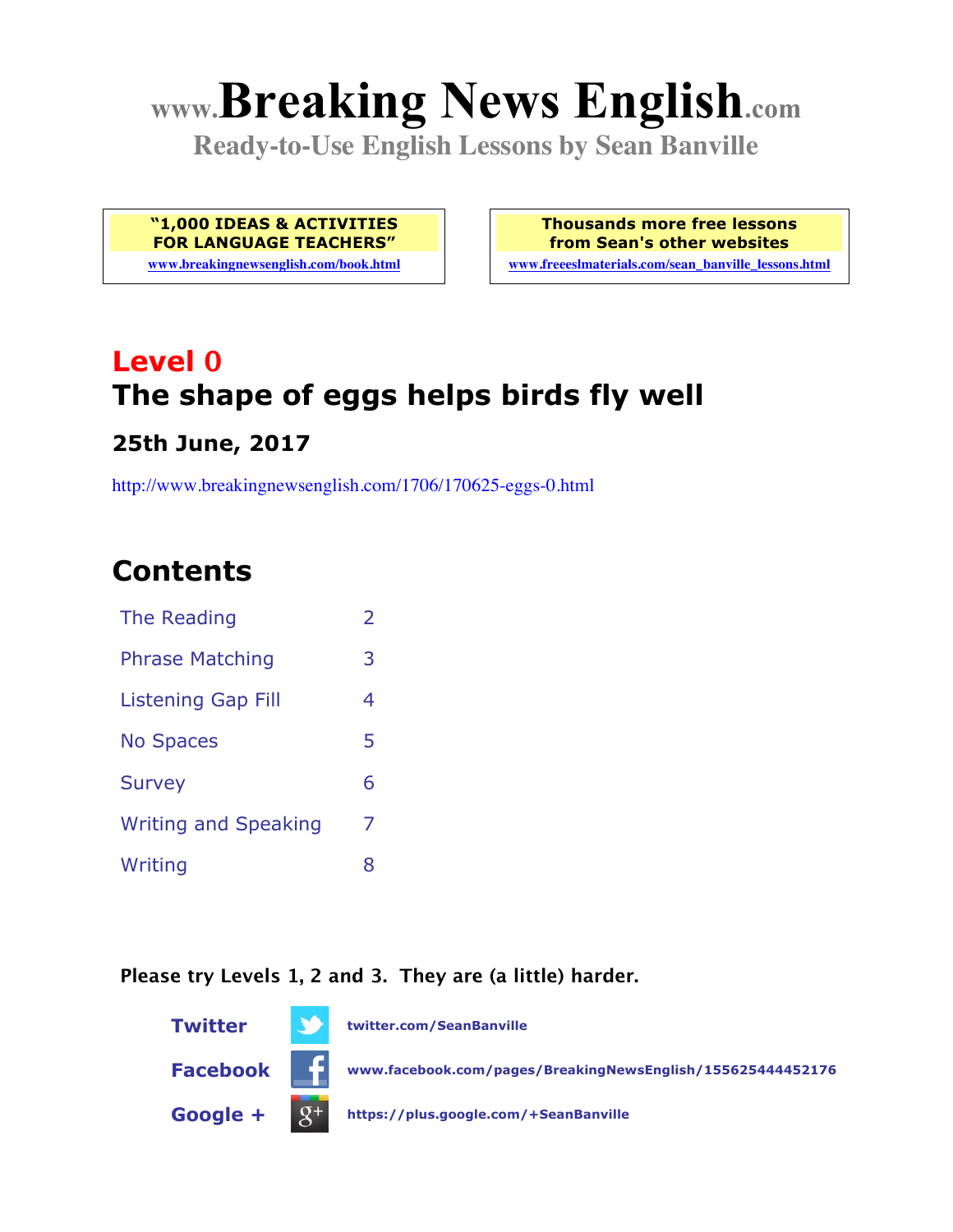### **THE READING**

From http://www.breakingnewsenglish.com/1706/170625-eggs-0.html

Scientists know why birds' eggs are different shapes. People once said male chicks came from rounder eggs, but that was wrong. Scientists say the shape makes birds fly better. A professor said birds have changed to lay eggs that have different shapes - from a round owl's egg to a pointy sandpiper egg.

The scientists looked at 50,000 eggs from 1,400 different bird species. They looked at the shape, length and height of the eggs. Birds with the most-oval-shaped eggs were the best fliers. Hummingbirds have the most-oval-shaped eggs; owls have the roundest eggs; and sea birds have the pointiest eggs.

Sources: http://news.**nationalgeographic.com**/2017/06/bird-eggs-shapes-flight-evolution/ http://news.**xinhuanet.com**/english/2017-06/23/c\_136387440.htm http://www.**popsci.com**/bird-flight-egg-shape#page-2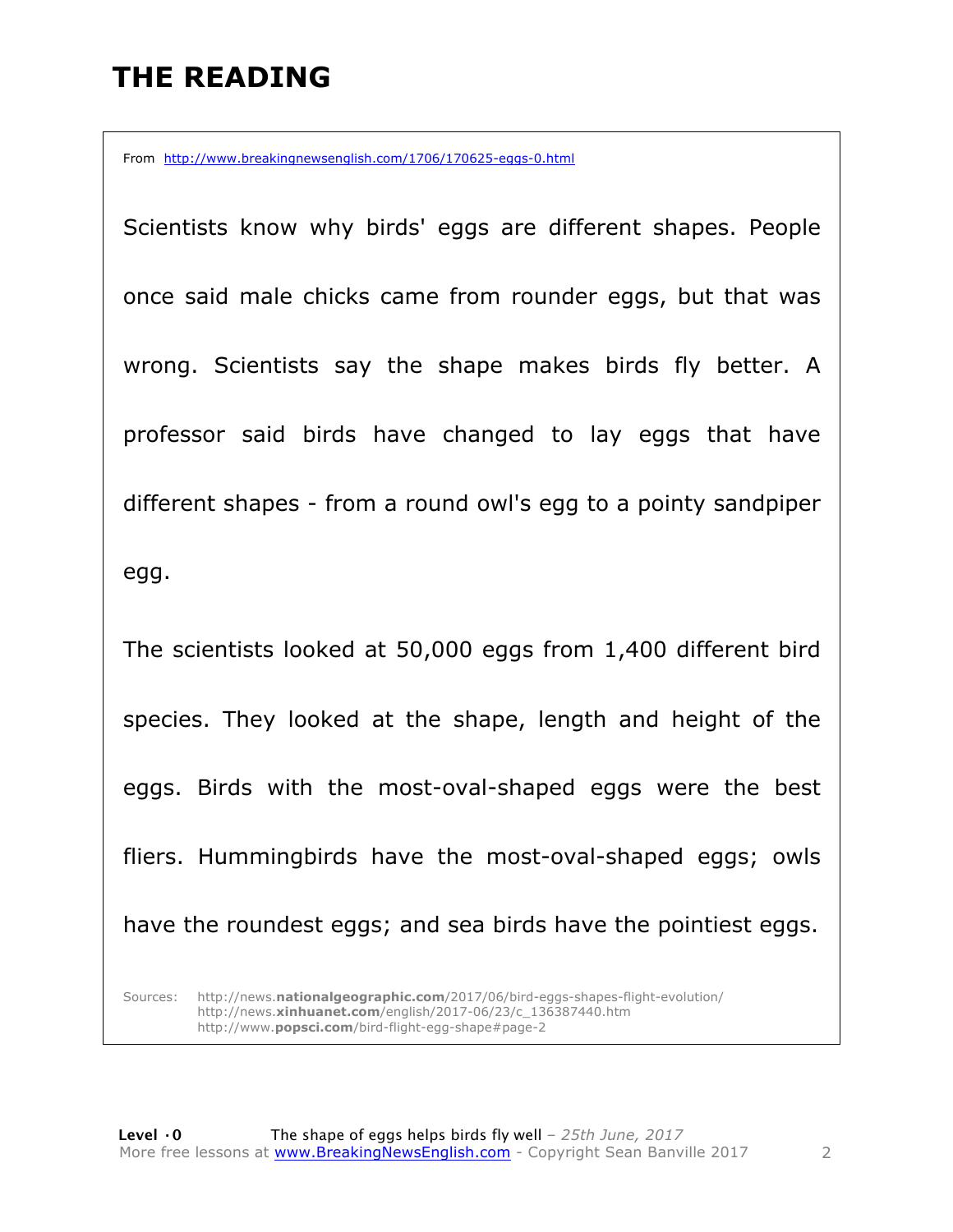### **PHRASE MATCHING**

From http://www.breakingnewsenglish.com/1706/170625-eggs-0.html

#### **PARAGRAPH ONE:**

|    | 1. Scientists know           |    | a. better                |
|----|------------------------------|----|--------------------------|
|    | 2. birds' eggs are different | b. | wrong                    |
|    | 3. male                      | C. | egg                      |
|    | 4. that was                  |    | d. have different shapes |
|    | 5. the shape makes birds fly | e. | shapes                   |
|    | 6. birds have                | f. | why                      |
|    | 7. lay eggs that             |    | g. changed               |
| 8. | a pointy sandpiper           |    | h. chicks                |

#### **PARAGRAPH TWO:**

|    | 1. The scientists looked at         |    | a. shaped eggs  |
|----|-------------------------------------|----|-----------------|
|    | 2. 1,400 different bird             |    | b. of the eggs  |
|    | 3. They looked                      |    | c. species      |
|    | 4. length and height                |    | d. shaped eggs  |
| 5. | Birds with the most-oval-           |    | e. fliers       |
|    | 6. the best                         | f. | 50,000 eggs     |
|    | 7. Hummingbirds have the most-oval- |    | g. birds        |
| 8. | sea                                 |    | h. at the shape |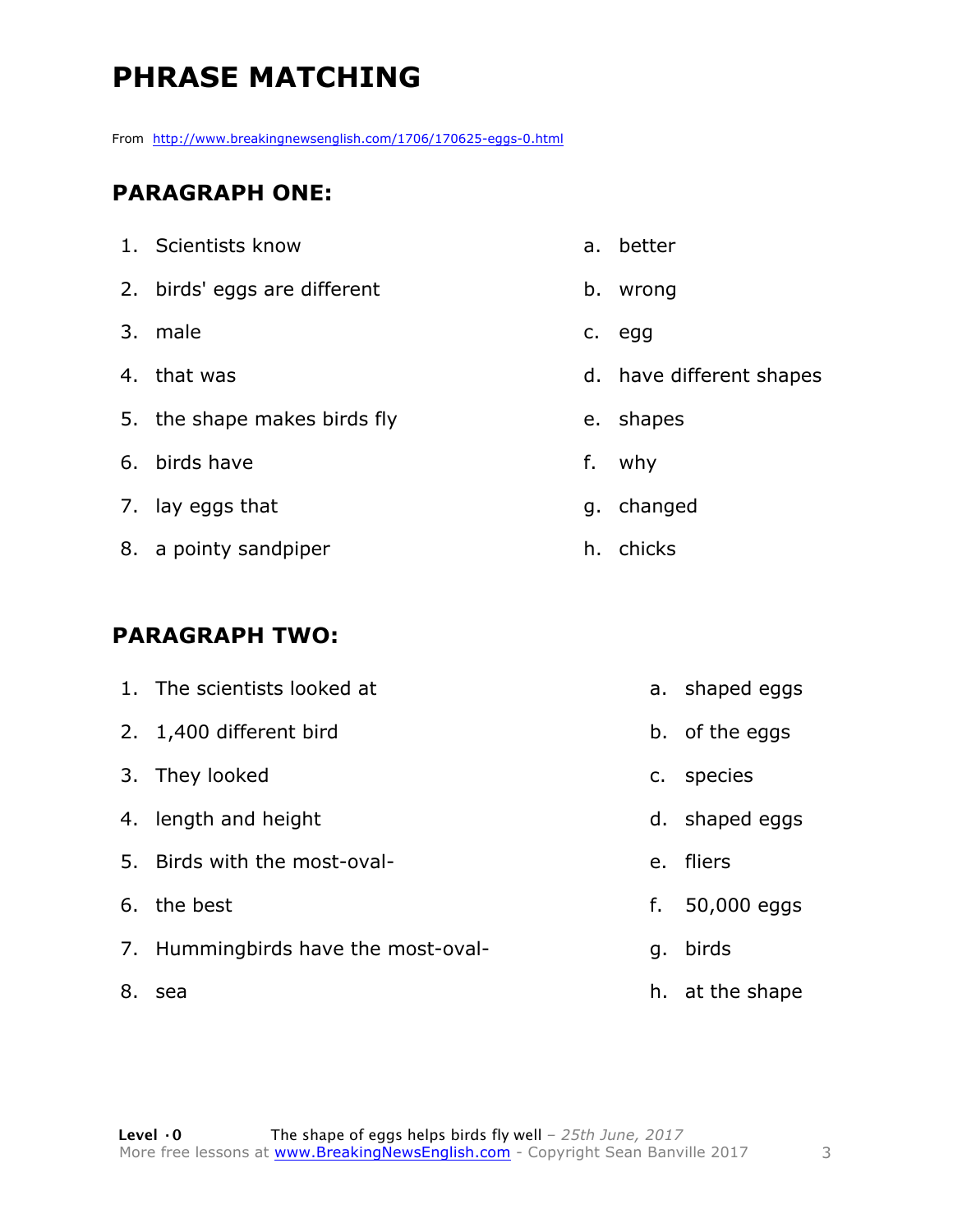### **LISTEN AND FILL IN THE GAPS**

From http://www.breakingnewsenglish.com/1706/170625-eggs-0.html

| Scientists (1) _______________________ birds' eggs are different                                              |  |  |  |  |  |
|---------------------------------------------------------------------------------------------------------------|--|--|--|--|--|
| shapes. People (2) _________________________ male chicks came                                                 |  |  |  |  |  |
| from rounder eggs, but that (3) ______________________________.                                               |  |  |  |  |  |
| Scientists say the shape makes birds (4) ________________________.                                            |  |  |  |  |  |
|                                                                                                               |  |  |  |  |  |
| that have different shapes - $(6)$ _______________________________ owl's egg                                  |  |  |  |  |  |
| to a pointy sandpiper egg.                                                                                    |  |  |  |  |  |
|                                                                                                               |  |  |  |  |  |
|                                                                                                               |  |  |  |  |  |
| length and (9) ________________________________ eggs. Birds with the most-                                    |  |  |  |  |  |
| oval-shaped eggs were (10) __________________________.                                                        |  |  |  |  |  |
| Hummingbirds (11) _______________________--oval-shaped eggs;                                                  |  |  |  |  |  |
|                                                                                                               |  |  |  |  |  |
| have the pointiest eggs. The state of the pointing of the state of the state of the state of the state of the |  |  |  |  |  |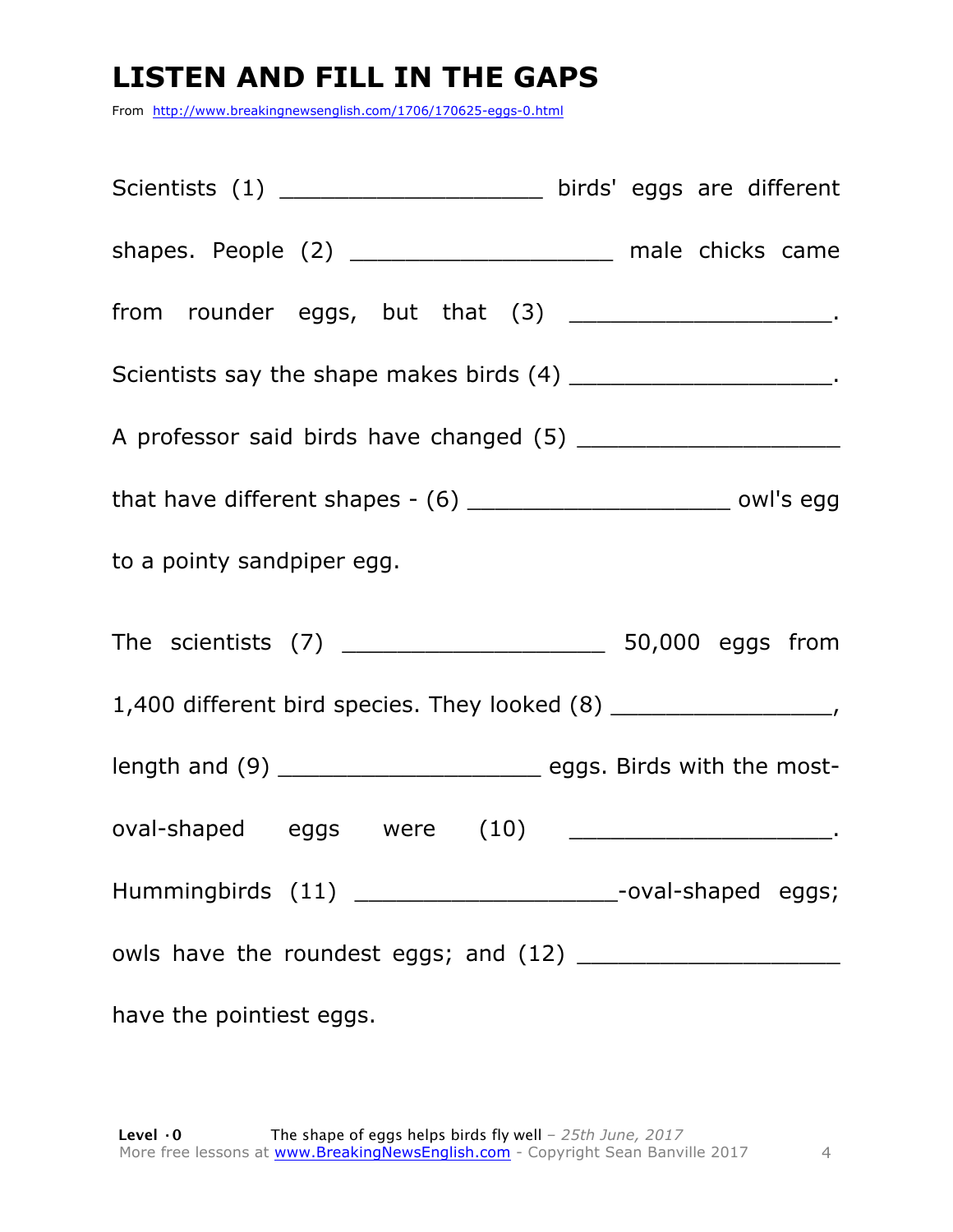## **PUT A SLASH ( / )WHERE THE SPACES ARE**

From http://www.breakingnewsenglish.com/1706/170625-eggs-0.html

Scientistsknowwhybirds'eggsaredifferentshapes.Peopleoncesaidm

alechickscamefromroundereggs,butthatwaswrong.Scientistssayth

eshapemakesbirdsflybetter.Aprofessorsaidbirdshavechangedtolay

eggsthathavedifferentshapes-fromaroundowl'seggtoapointysandp

iperegg.Thescientistslookedat50,000eggsfrom1,400differentbirdsp

ecies.Theylookedattheshape,lengthandheightoftheeggs.Birdswitht

hemost-oval-shapedeggswerethebestfliers.Hummingbirdshaveth

emost-oval-shapedeggs;owlshavetheroundesteggs;andseabirdsha

vethepointiest eggs.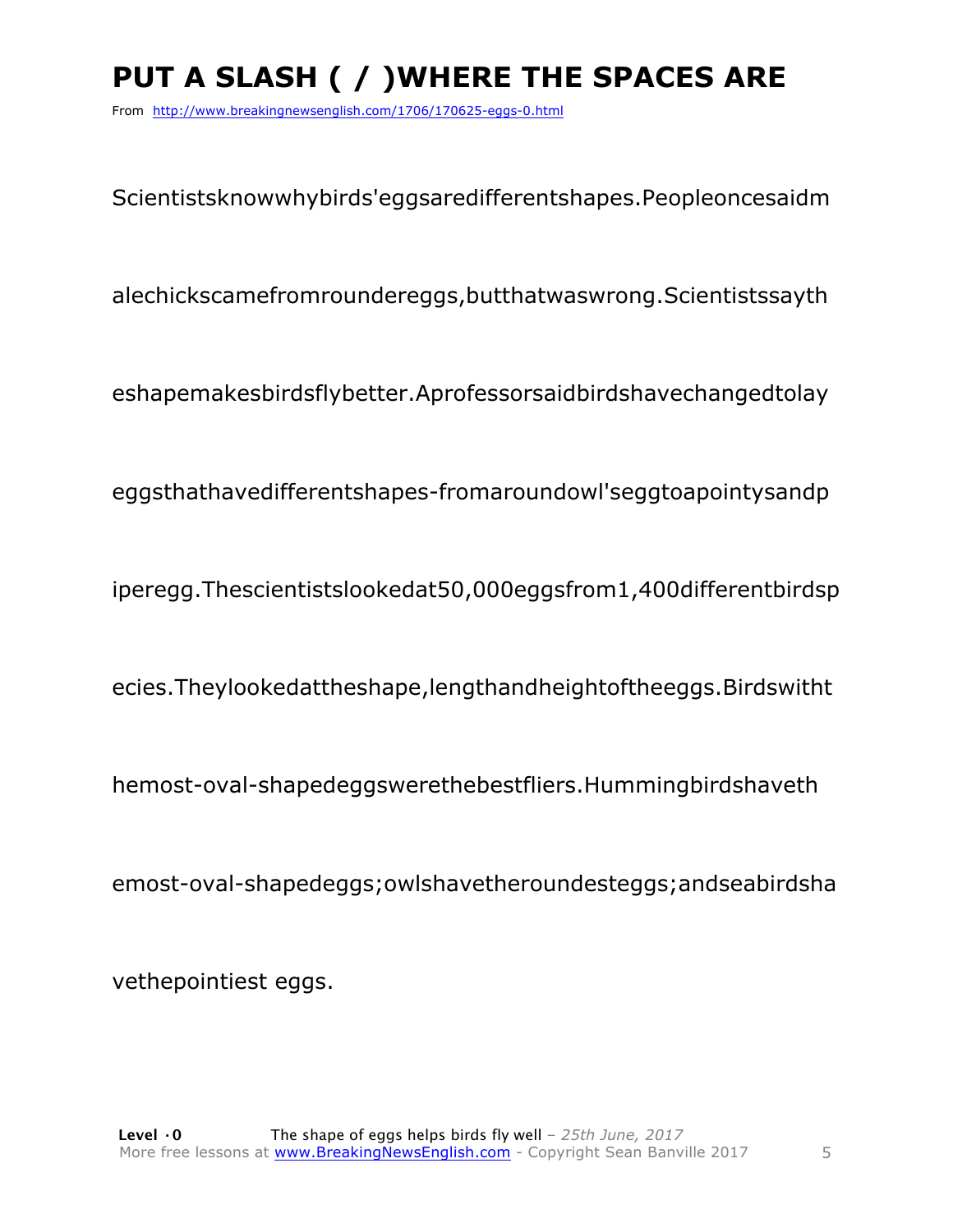### **EGGS SURVEY**

From http://www.breakingnewsenglish.com/1706/170625-eggs-4.html

Write five GOOD questions about eggs in the table. Do this in pairs. Each student must write the questions on his / her own paper.

When you have finished, interview other students. Write down their answers.

|      | STUDENT 1 | STUDENT 2 | STUDENT 3 |
|------|-----------|-----------|-----------|
| Q.1. |           |           |           |
| Q.2. |           |           |           |
| Q.3. |           |           |           |
| Q.4. |           |           |           |
| Q.5. |           |           |           |

- Now return to your original partner and share and talk about what you found out. Change partners often.
- Make mini-presentations to other groups on your findings.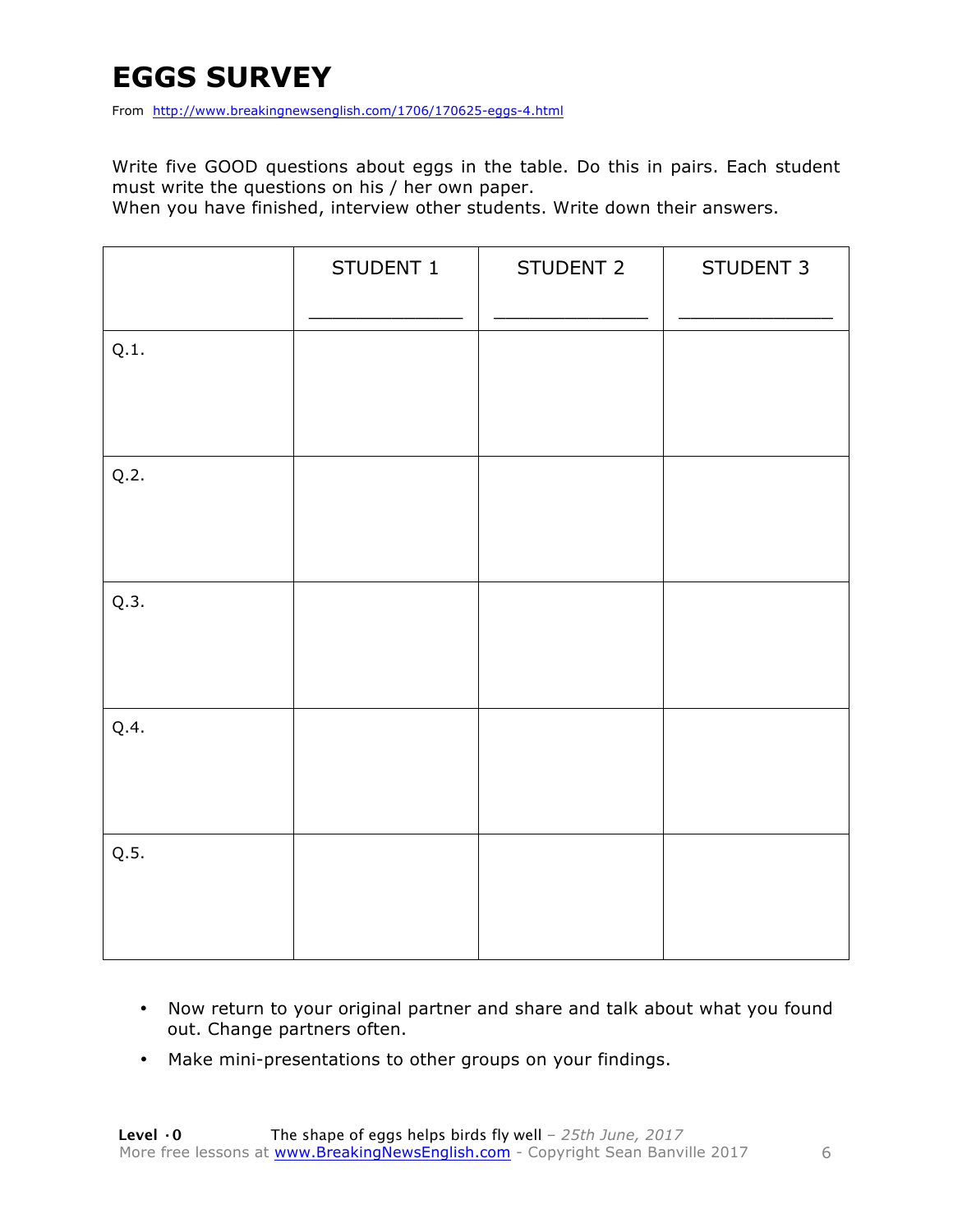### **WRITE QUESTIONS & ASK YOUR PARTNER(S)**

Student A: Do not show these to your speaking partner(s).

*The shape of eggs helps birds fly well – 25th June, 2017* More free lessons at www.BreakingNewsEnglish.com

### **WRITE QUESTIONS & ASK YOUR PARTNER(S)**

-----------------------------------------------------------------------------

Student B: Do not show these to your speaking partner(s).

| a) |  |  |
|----|--|--|
| b) |  |  |
| c) |  |  |
| d) |  |  |
| e) |  |  |
| f) |  |  |
|    |  |  |